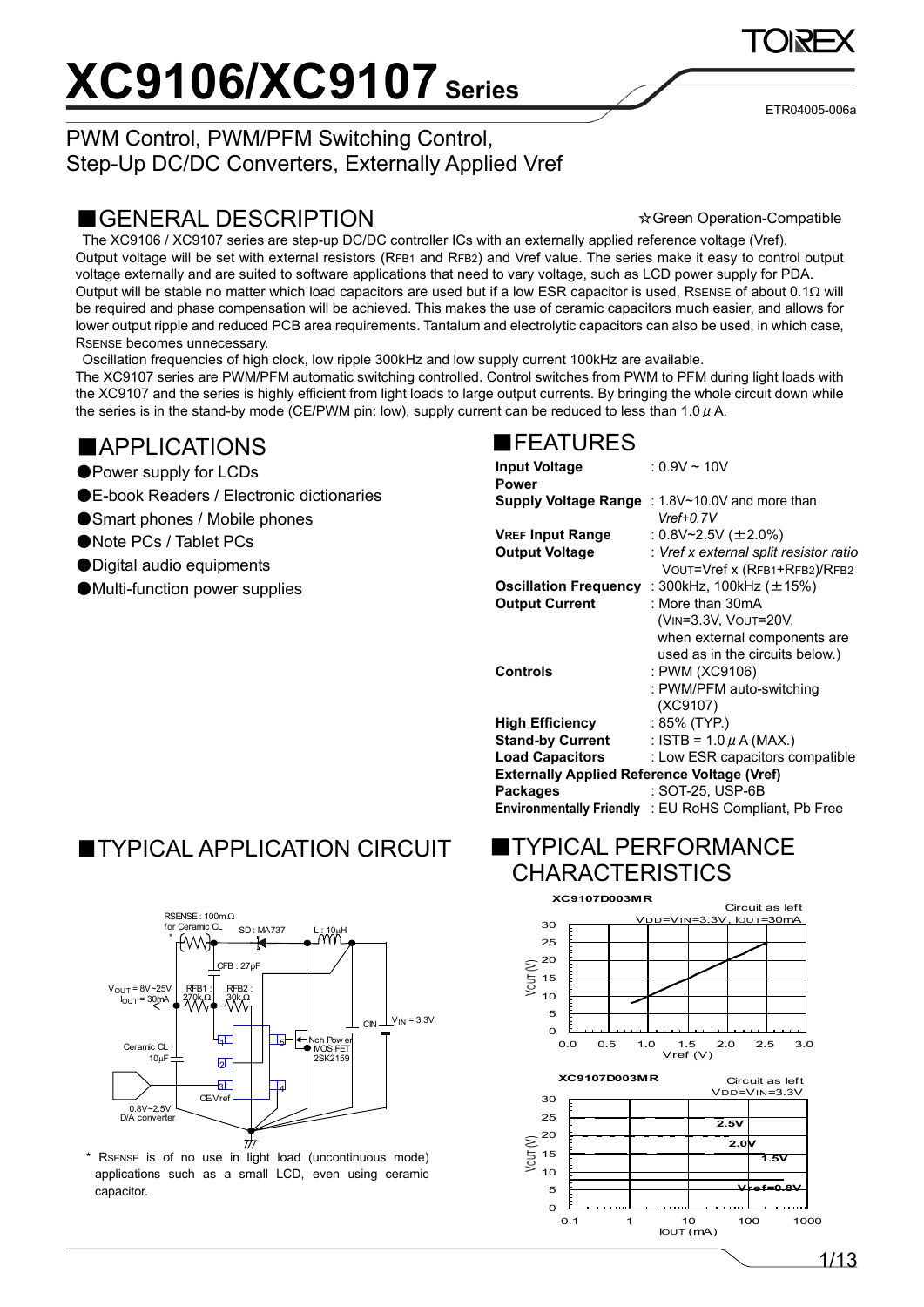# ■BLOCK DIAGRAM



# ■PRODUCT CLASSIFICATION

●Ordering Information

XC9106D①②③④⑤-⑥(\*1) : PWM control

XC9107D①②③④⑤-⑥(\*1) : PWM/PFM automatic switching control

| <b>DESIGNATOR</b> | ITEM                                  | <b>SYMBOL</b> | <b>DESCRIPTION</b>     |
|-------------------|---------------------------------------|---------------|------------------------|
| <u>D2</u>         | Reference Voltage<br>(Apply External) | 00            | Fixed                  |
|                   |                                       | 3             | 300kHz                 |
| ③                 | <b>Oscillation Frequency</b>          |               | 100kHz                 |
| $(4)5 - 6$        | Packages                              | MR-G          | SOT-25 (3,000pcs/Reel) |
| (Oder Unit)       |                                       | DR-G          | USP-6B (3,000pcs/Reel) |

(\*1) The "-G" suffix indicates that the products are Halogen and Antimony free as well as being fully EU RoHS compliant.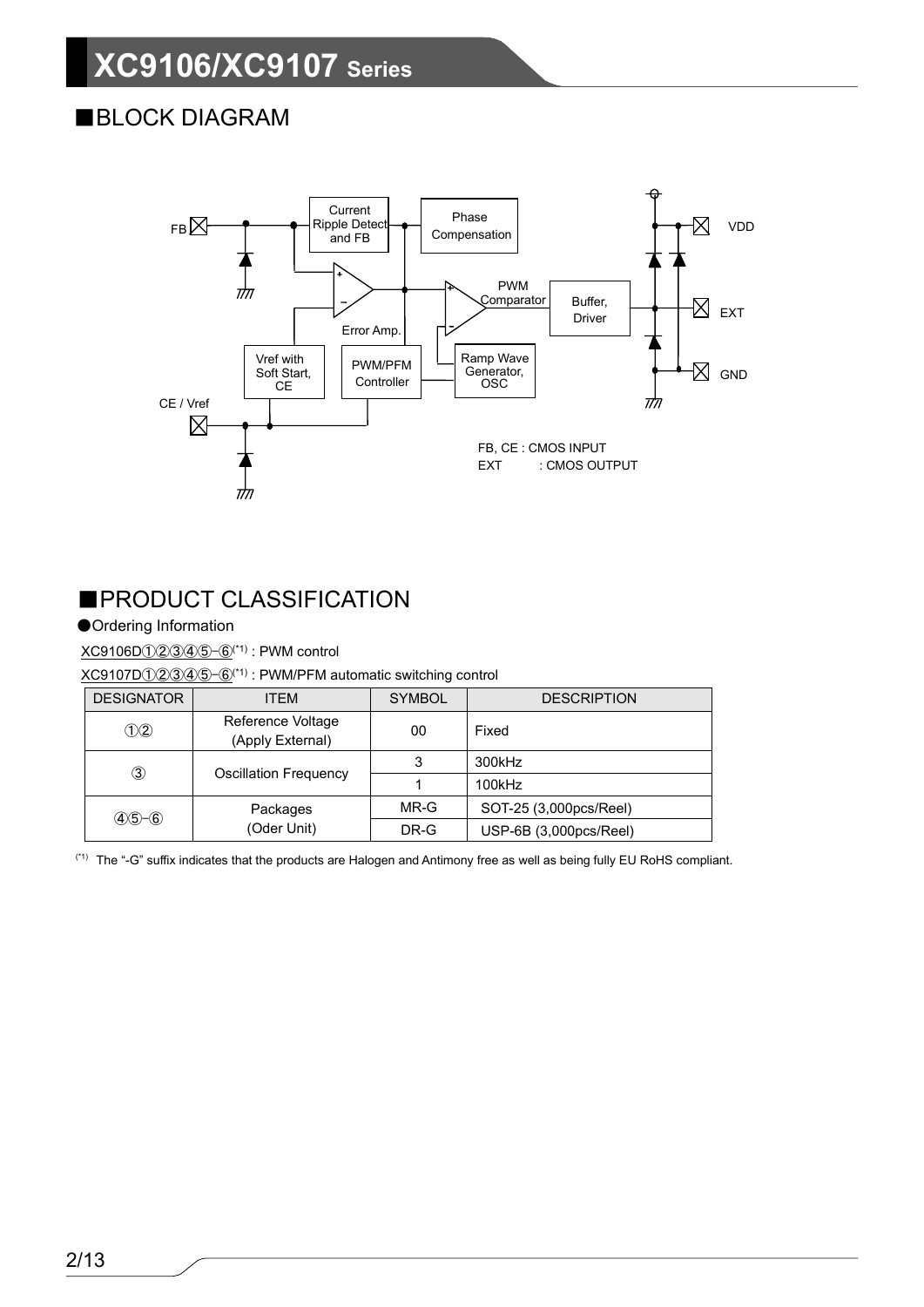## ■PIN CONFIGURATION



\*The dissipation pad for the USP-6B package should be solder-plated in recommended mount pattern and metal masking so as to enhance mounting strength and heat release. If the pad needs to be connected to other pins. it should be connected to the VDD pin.

# ■PIN ASSIGNMENT

|        | <b>PIN NUMBER</b> | <b>PIN NAME</b>       | <b>FUNCTION</b>                                                    |
|--------|-------------------|-----------------------|--------------------------------------------------------------------|
| SOT-25 | USP-6B            |                       |                                                                    |
|        | 6                 | FB                    | <b>Output Resistor Connection</b>                                  |
| 2      | ◠                 | <b>V<sub>DD</sub></b> | Supply Voltage                                                     |
| 3      | 4                 | CE/<br>Vref           | Serves as Both Chip Enable Pin and Reference Voltage<br>Apply Pin. |
| 4      | 3                 | <b>GND</b>            | Ground                                                             |
| 5      |                   | <b>EXT</b>            | <b>External Transistor Connection</b>                              |
|        | 5                 | <b>NC</b>             | No Connection                                                      |

| <b>PIN NAME</b> | <b>SIGNAL</b> | <b>STATUS</b>            |
|-----------------|---------------|--------------------------|
| CE/Vref         | н             | Active $(0.8 \sim 2.5V)$ |
|                 | -             | Stand-by                 |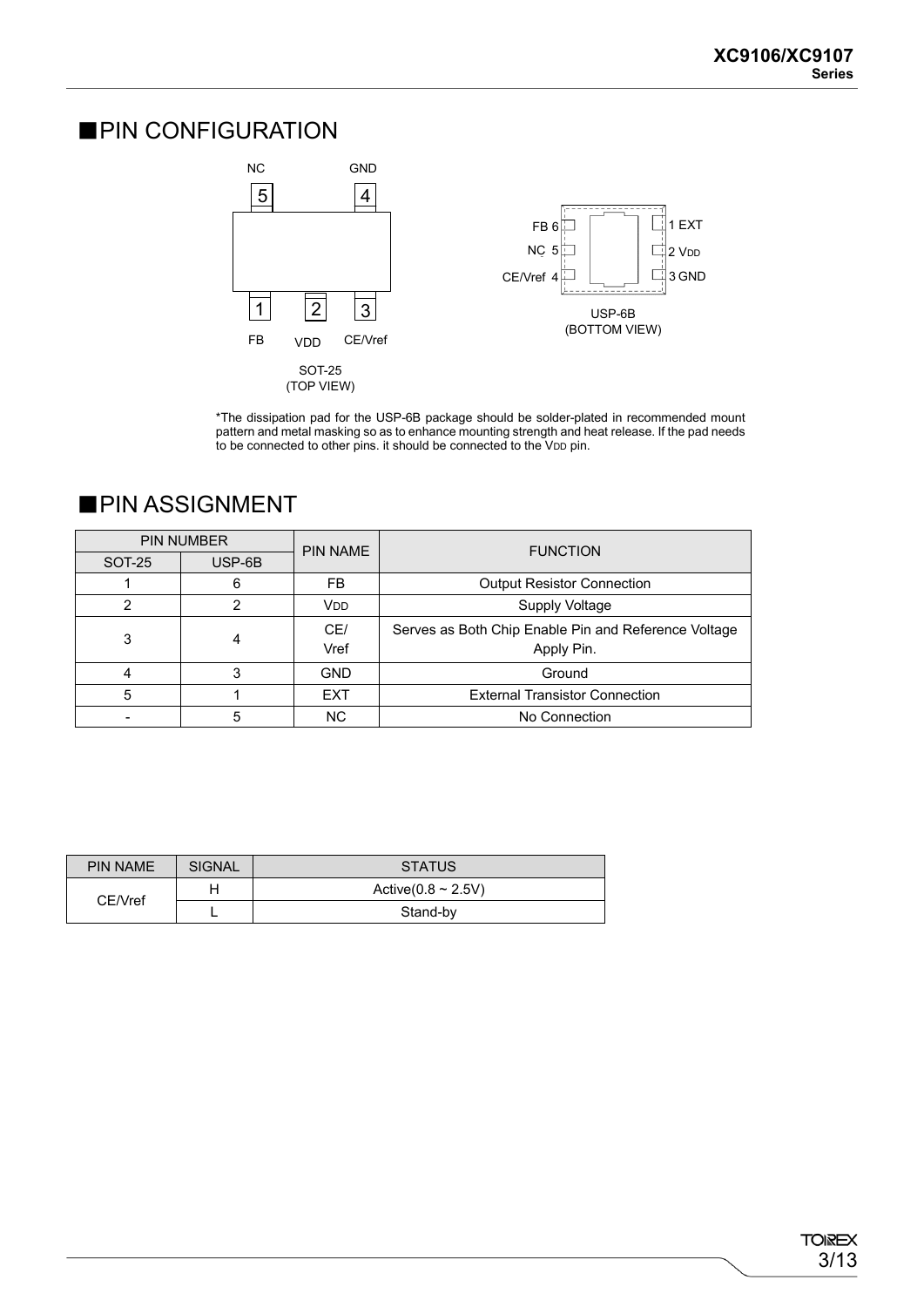# ■ABSOLUTE MAXIMUM RATINGS

| <b>PARAMETER</b>                               |                                    | <b>SYMBOL</b> | <b>RATINGS</b>                                    | <b>UNITS</b> |
|------------------------------------------------|------------------------------------|---------------|---------------------------------------------------|--------------|
| VDD pin Voltage                                |                                    | VDD           | $-0.3 \sim 12.0$                                  | V            |
| FB Pin Voltage                                 |                                    | <b>VFB</b>    | $-0.3 \sim 12.0$                                  | V            |
| CE / Vref pin Voltage                          |                                    | VCE / Vref    | $-0.3 \sim 12.0$                                  | V            |
| EXT pin Voltage                                |                                    | <b>VEXT</b>   | $-0.3 \sim$ V <sub>DD</sub> +0.3                  | V            |
|                                                | <b>EXT pin Current</b>             |               | ±100                                              | mA           |
|                                                |                                    |               | 150                                               |              |
|                                                | SOT-25                             |               | 600 (40mm × 40mm Standard board) <sup>(*1)</sup>  |              |
| <b>Power Dissipation</b><br>$(Ta=25^{\circ}C)$ |                                    | Pd            | 760 (JESD51-7 board) <sup>(*1)</sup>              | mW           |
|                                                |                                    |               | 100                                               |              |
|                                                | USP-6B                             |               | 1000 (40mm x 40mm Standard board) <sup>(*1)</sup> |              |
|                                                | <b>Operating Temperature Range</b> |               | $-40 \sim 85$                                     | °C           |
| Storage Temperature Range                      |                                    | Tstg          | $-55 \sim 125$                                    | °C           |

(\*1) The power dissipation figure shown is PCB mounted and is for reference only. Please refer to PACKAGING INFORMATION for the mounting condition.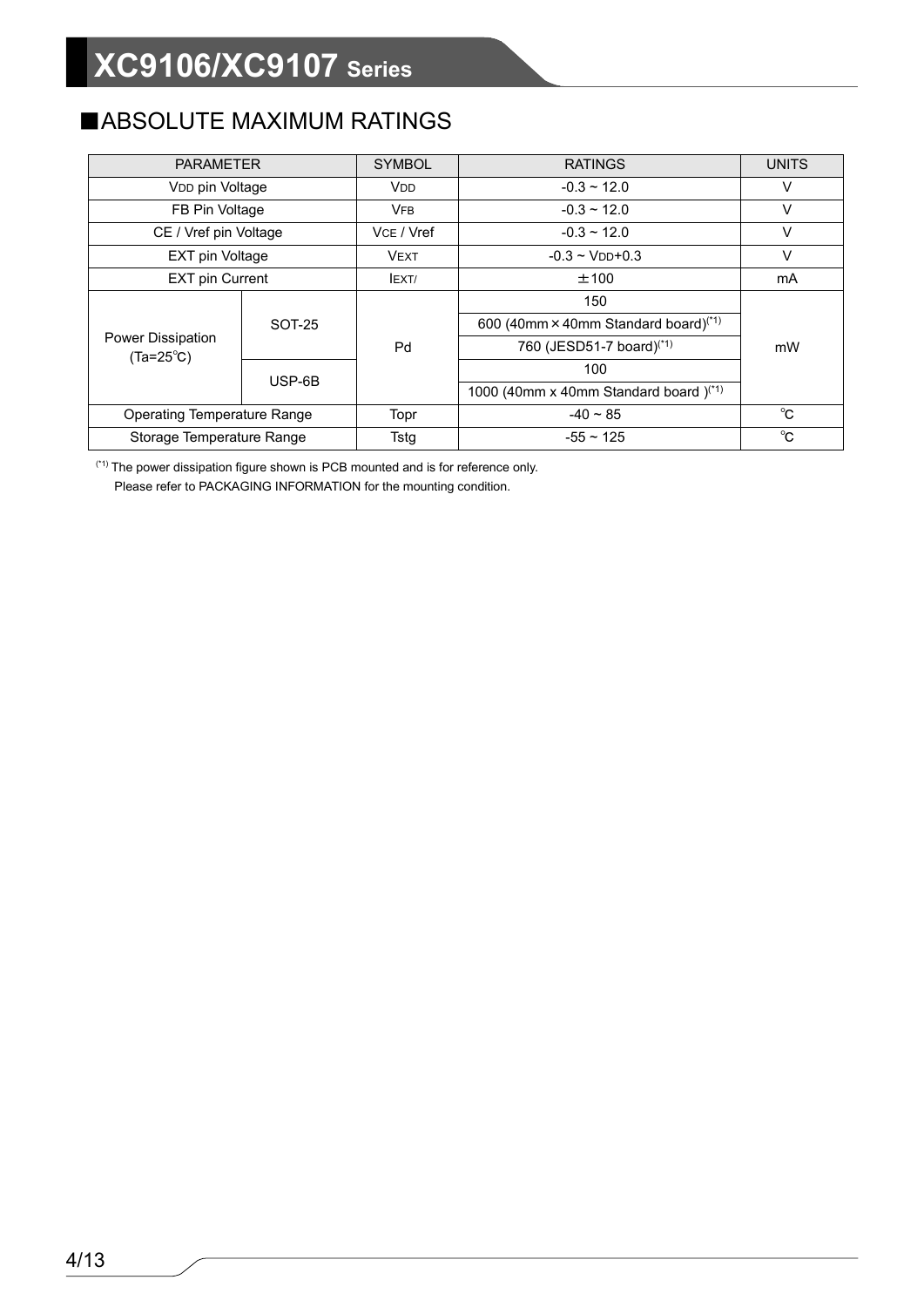# ■ELECTRICAL CHARACTERISTICS

| XC9106D001MR, XC9107D001MR         |                       | $(Fosc=100kHz)$                                                       |                          |                          | Ta=25 $^{\circ}$ C |              |                         |
|------------------------------------|-----------------------|-----------------------------------------------------------------------|--------------------------|--------------------------|--------------------|--------------|-------------------------|
| <b>PARAMETER</b>                   | <b>SYMBOL</b>         | <b>CONDITIONS</b>                                                     | MIN.                     | TYP.                     | MAX.               | <b>UNITS</b> | <b>CIRCUIT</b>          |
| <b>Output Voltage</b>              | VOUT                  | $Vref = 0.9V$                                                         | 8.820                    | 9.000                    | 9.180              | $\vee$       | $\circled{1}$           |
| Reference<br>Voltage Range         | Vref                  |                                                                       | 0.8                      | $\blacksquare$           | 2.5                | $\mathsf{V}$ |                         |
|                                    |                       | $Vref = 0.8V$                                                         | 0.784                    | 0.800                    | 0.816              |              |                         |
| FB Control Voltage                 | <b>VFB</b>            | $Vref = 0.9V$                                                         | 0.882                    | 0.900                    | 0.918              | V            | $\circled{4}$           |
|                                    |                       | $Vref = 2.5V$                                                         | 2.450                    | 2.500                    | 2.550              |              |                         |
| Supply Voltage Range<br>(*1)       | <b>V<sub>DD</sub></b> | VDD as shown right and<br>(Vref applied voltage+0.7V)                 | 1.8                      | $\blacksquare$           | 10.0               | $\vee$       |                         |
| <b>Operation Start</b><br>Voltage  | V <sub>ST1</sub>      | Recommended Circuit using<br>2SD1628, IOUT=1.0mA                      |                          | $\overline{a}$           | 0.9                | V            | $\circled{3}$           |
| Oscillation<br>Start Voltage (*1)  | V <sub>ST2</sub>      | No external connections,<br>CE/Vref=0.9V, Voltage applied,<br>$FB=0V$ |                          |                          | 0.8                | $\vee$       | $\circled{4}$           |
| <b>Operation Hold</b><br>Voltage   | <b>VHLD</b>           | Recommended circuit using<br>2SD1628, IOUT=1.0mA                      |                          |                          | 0.7                | $\mathsf{V}$ | $\circled{3}$           |
| Supply Current 1                   | IDD <sub>1</sub>      | Same as VsT2, VDD=3.300V                                              | $\overline{\phantom{a}}$ | 29                       | 41                 | μA           |                         |
| Supply Current 2                   | IDD <sub>2</sub>      | Same as IDD1, FB=1.2V                                                 | $\overline{\phantom{0}}$ | 14                       | 19                 | μA           |                         |
| Stand-by Current                   | <b>ISTB</b>           | Same as IDD1, CE/Vref=0V                                              | $\overline{\phantom{a}}$ | $\overline{\phantom{a}}$ | 1.0                | μA           | $\circledS$             |
| <b>Oscillation Frequency</b>       | <b>FOSC</b>           | Same as IDD1                                                          | 85                       | 100                      | 115                | kHz          | $\circled{4}$           |
| Maximum Duty Ratio                 | <b>MAXDTY</b>         | Same as IDD1                                                          | 75                       | 81                       | 87                 | %            | 4                       |
| PFM Duty Ratio                     | <b>PFMDTY</b>         | No Load (XC9107 series)                                               | 20                       | 28                       | 36                 | $\%$         | $\circled{1}$           |
| Efficiency                         | <b>EFFI</b>           | Recommended circuit using<br>XP161A1355                               |                          | 85                       |                    | $\%$         | $\circled{1}$           |
| Soft-start Time                    | <b>Tss</b>            | Vref=0.9V                                                             | 5.0                      | 10.0                     | 20.0               | mS           | $\bigcirc$              |
| CE "High" Voltage                  | <b>VCEH</b>           | Same as IDD1                                                          | 0.65                     | $\overline{\phantom{a}}$ |                    | $\mathsf{V}$ | $\overline{\mathbb{G}}$ |
| CE "Low" Voltage                   | <b>VCEL</b>           | Same as IDD1                                                          | $\overline{\phantom{a}}$ | $\overline{\phantom{a}}$ | 0.20               | $\vee$       | $\circledS$             |
| EXT "High"<br><b>ON Resistance</b> | REXTH                 | Same as IDD1, VEXT=VOUT-0.4V                                          | $\blacksquare$           | 24                       | 36                 | Ω            | $\circled{4}$           |
| EXT "Low"<br><b>ON Resistance</b>  | REXTL                 | Same as IDD1, VEXT=0.4V                                               | $\blacksquare$           | 16                       | 24                 | $\Omega$     | 4                       |
|                                    |                       | Same as IDD2, CE=0.8V                                                 | $-1.0$                   | $\Box$                   | 0.0                |              | $\circledS$             |
| CE "High" Current                  | ICEH                  | Same as IDD2, CE=2.5V                                                 | 0.0                      | $\blacksquare$           | 2.5                | μA           |                         |
| CE "Low" Current                   | ICEL                  | Same as IDD2, CE=0V                                                   | $\overline{\phantom{0}}$ | $\blacksquare$           | $-0.1$             | μA           | $\circledS$             |
| FB "High" Current                  | <b>IFBH</b>           | Same as IDD2, FB=VDD                                                  | $\overline{\phantom{0}}$ | $\blacksquare$           | 0.1                | $\mu$ A      | $\circledS$             |
| FB "Low" Current                   | <b>IFBL</b>           | Same as IDD2, FB=1.0V                                                 |                          |                          | $-0.1$             | μA           | $\circledS$             |

Test Conditions: Unless otherwise stated, CL: Ceramic, recommended MOSFET should be connected.<br>  $V_{DD} = 3.3V \rightarrow Vref = 0.09V, RFB1,2\times 10$ 

 $V_{DD} = 3.3V \rightarrow Vref= 0.09V, RFB1,2\times 10$ 

 $V_{IN}$ = 3.3V  $\rightarrow$  Iout= 50mA

NOTE:

\*1: Although the IC starts step-up operations from a VDD of 0.8V, the output voltage and oscillation frequency are stabilized at VDD ≧ 1.8V and (Vref applied voltage+0.7V). Therefore, a VDD of more than 1.8V and (Vref applied voltage+0.7V) is recommended when VDD is supplied from VIN or other power sources.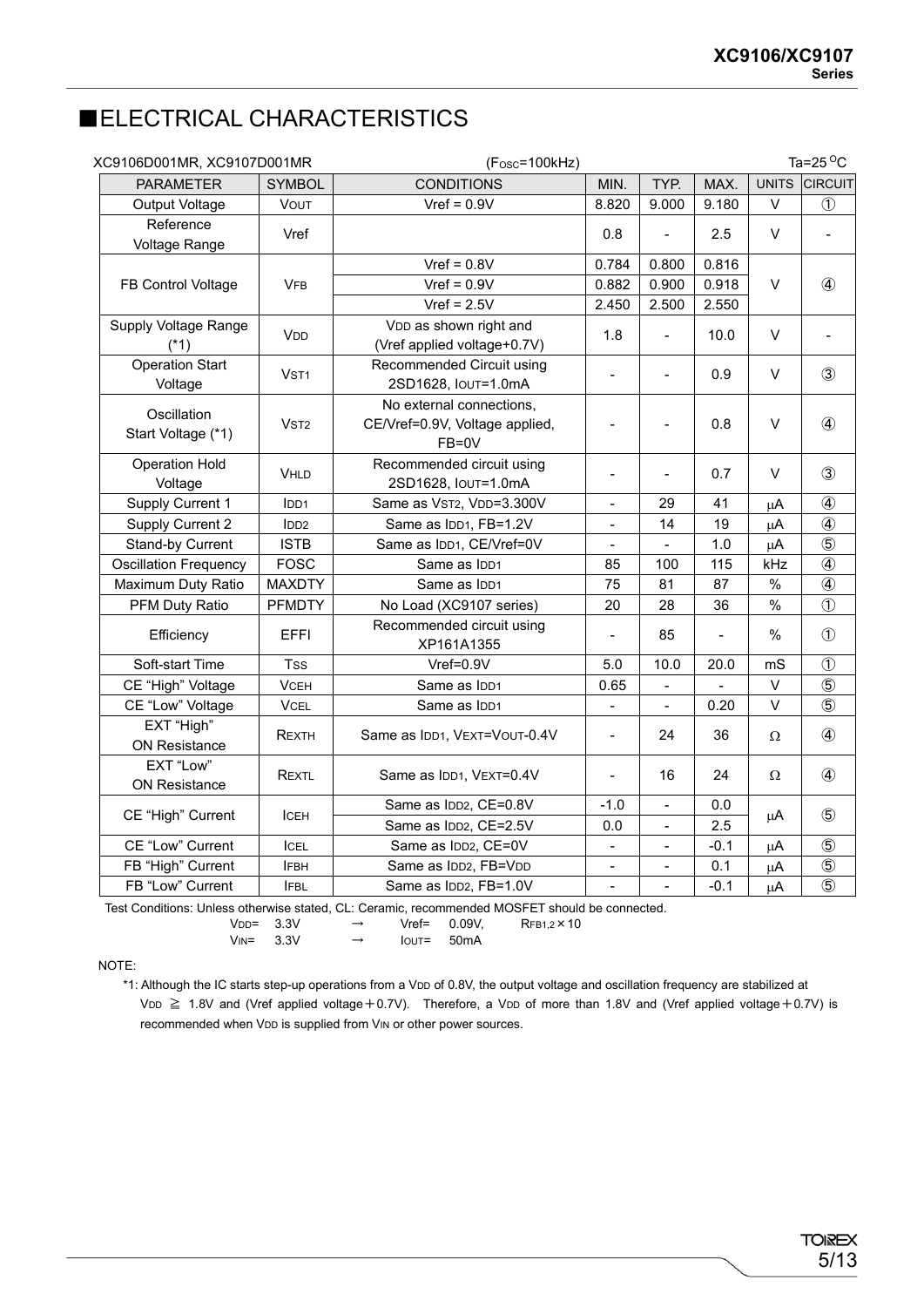# ■ELECTRICAL CHARACTERISTICS (Continued)

| XC9106D003MR, XC9107D003MR         |                  | $(Fosc=300kHz)$                                                      |                          |                              |                | Ta=25 °C          |                                       |  |
|------------------------------------|------------------|----------------------------------------------------------------------|--------------------------|------------------------------|----------------|-------------------|---------------------------------------|--|
| <b>PARAMETER</b>                   | <b>SYMBOL</b>    | <b>CONDITIONS</b>                                                    | MIN.                     | TYP.                         | MAX.           | <b>UNITS</b>      | <b>CIRCUIT</b>                        |  |
| Output Voltage                     | VOUT             | $Vref = 0.9V$                                                        | 8.820                    | 9.000                        | 9.180          | $\vee$            | $\circled{1}$                         |  |
| Reference<br>Voltage Range         | Vref             |                                                                      | 0.8                      |                              | 2.5            | $\vee$            | $\blacksquare$                        |  |
|                                    |                  | $Vref = 0.8V$                                                        | 0.784                    | 0.800                        | 0.816          |                   |                                       |  |
| FB Control Voltage                 | <b>VFB</b>       | $Vref = 0.9V$                                                        | 0.882                    | 0.900                        | 0.918          | $\vee$            | $\circled{4}$                         |  |
|                                    |                  | $Vref = 2.5V$                                                        | 2.450                    | 2.500                        | 2.500          |                   |                                       |  |
| Supply Voltage Range<br>$(*1)$     | V <sub>DD</sub>  | VDD as shown right and<br>(Vref applied voltage +0.7V)               | 1.8                      | $\blacksquare$               | 10.0           | $\vee$            |                                       |  |
| <b>Operation Start</b><br>Voltage  | VST <sub>1</sub> | Recommended circuit using<br>2SD1628, IOUT=1.0mA                     |                          | $\overline{\phantom{a}}$     | 0.9            | V                 | $\overline{3}$                        |  |
| Oscillation<br>Start Voltage (*1)  | V <sub>ST2</sub> | No external connections<br>CE/Vref=0.9V, Voltage applied,<br>$FB=0V$ | $\overline{\phantom{0}}$ | $\qquad \qquad \blacksquare$ | 0.8            | V                 | $\circled{4}$                         |  |
| <b>Operation Hold</b><br>Voltage   | <b>VHLD</b>      | Recommended circuit using<br>2SD1628, IOUT=1.0mA                     | $\blacksquare$           |                              | 0.7            | $\vee$            | $\overline{3}$                        |  |
| <b>Supply Current 1</b>            | IDD <sub>1</sub> | Same as VsT2, VDD=3.3V                                               | $\overline{\phantom{a}}$ | 62                           | 88             | μA                | $\circled{4}$                         |  |
| Supply Current 2                   | IDD2             | Same as IDD1, FB=1.2V                                                | $\blacksquare$           | 16                           | 22             | $\mu$ A           | $\overline{\textcircled{\textcirc}}}$ |  |
| Stand-by Current                   | <b>ISTB</b>      | Same as IDD1, CE/Vref=0V                                             | $\blacksquare$           | $\blacksquare$               | 1.0            | $\mu$ A           | $\overline{5}$                        |  |
| <b>Oscillation Frequency</b>       | <b>FOSC</b>      | Same as IDD1                                                         | 255                      | 300                          | 345            | kHz               | $\overline{\bigcirc}$                 |  |
| Maximum Duty Ratio                 | <b>MAXDTY</b>    | Same as IDD1                                                         | 75                       | 81                           | 87             | $\frac{9}{6}$     | $\overline{\textcircled{\textcirc}}}$ |  |
| PFM Duty Ratio                     | <b>PFMDTY</b>    | No Load (XC9107 series)                                              | 24                       | 32                           | 40             | $\frac{0}{0}$     | $\overline{\mathbb{O}}$               |  |
| Efficiency                         | <b>EFFI</b>      | Recommended circuit using<br>XP161A1355                              | $\blacksquare$           | 85                           | $\blacksquare$ | $\%$              | $\overline{1}$                        |  |
| Soft-start Time                    | <b>Tss</b>       | Vref=0.9V                                                            | 5.0                      | 10.0                         | 20.0           | mS                | $\overline{\bigcirc}$                 |  |
| CE "High" Voltage                  | <b>VCEH</b>      | Same as IDD1                                                         | 0.65                     | $\blacksquare$               |                | $\vee$            | $\circledS$                           |  |
| CE "Low" Voltage                   | <b>VCEL</b>      | Same as IDD1                                                         | $\blacksquare$           | $\overline{a}$               | 0.20           | $\overline{\vee}$ | $\circledS$                           |  |
| EXT "High"<br><b>ON Resistance</b> | <b>REXTH</b>     | Same as IDD1, VEXT=VOUT-0.4V                                         | $\overline{\phantom{a}}$ | 24                           | 36             | $\Omega$          | $\circled{4}$                         |  |
| EXT "Low"<br><b>ON Resistance</b>  | REXTL            | Same as IDD1, VEXT=0.4V                                              | $\overline{\phantom{a}}$ | 16                           | 24             | $\Omega$          | $\circled{4}$                         |  |
|                                    |                  | Same as IDD2, CE=0.8V                                                | $-1.0$                   | $\blacksquare$               | 0.0            |                   | $\circledS$                           |  |
| CE "High" Current                  | <b>ICEH</b>      | Same as IDD2, CE=2.5V                                                | 0.0                      | $\blacksquare$               | 2.5            | μA                |                                       |  |
| CE "Low" Current                   | ICEL             | Same as IDD2, CE=0V                                                  | $\blacksquare$           | $\overline{\phantom{a}}$     | $-0.1$         | μA                | $\overline{5}$                        |  |
| FB "High" Current                  | <b>IFBH</b>      | Same as IDD2, FB=VDD                                                 | $\qquad \qquad -$        | $\overline{\phantom{a}}$     | 0.1            | $\mu$ A           | $\circledS$                           |  |
| FB "Low" Current                   | <b>IFBL</b>      | Same as IDD2, FB=1.0V                                                | $\blacksquare$           | $\blacksquare$               | $-0.1$         | $\mu$ A           | $\overline{5}$                        |  |

Test Conditions: Unless otherwise stated, CL: Ceramic, recommended MOSFET should be connected.<br>  $\vee$ DD= 3.3V  $\rightarrow$  Vref= 0.09V, RFB1,2 × 10

Vref= 0.09V,

$$
V_{IN} = 3.3V \rightarrow I_{OUT} = 50mA
$$

NOTE :

\*1: Although the IC starts step-up operations from a VDD of 0.8V, the output voltage and oscillation frequency are stabilized at VDD ≧ 1.8V and (Vref applied voltage+0.7V). Therefore, a VDD of more than 1.8V and (Vref applied voltage+0.7V) is recommended when VDD is supplied from VIN or other power sources.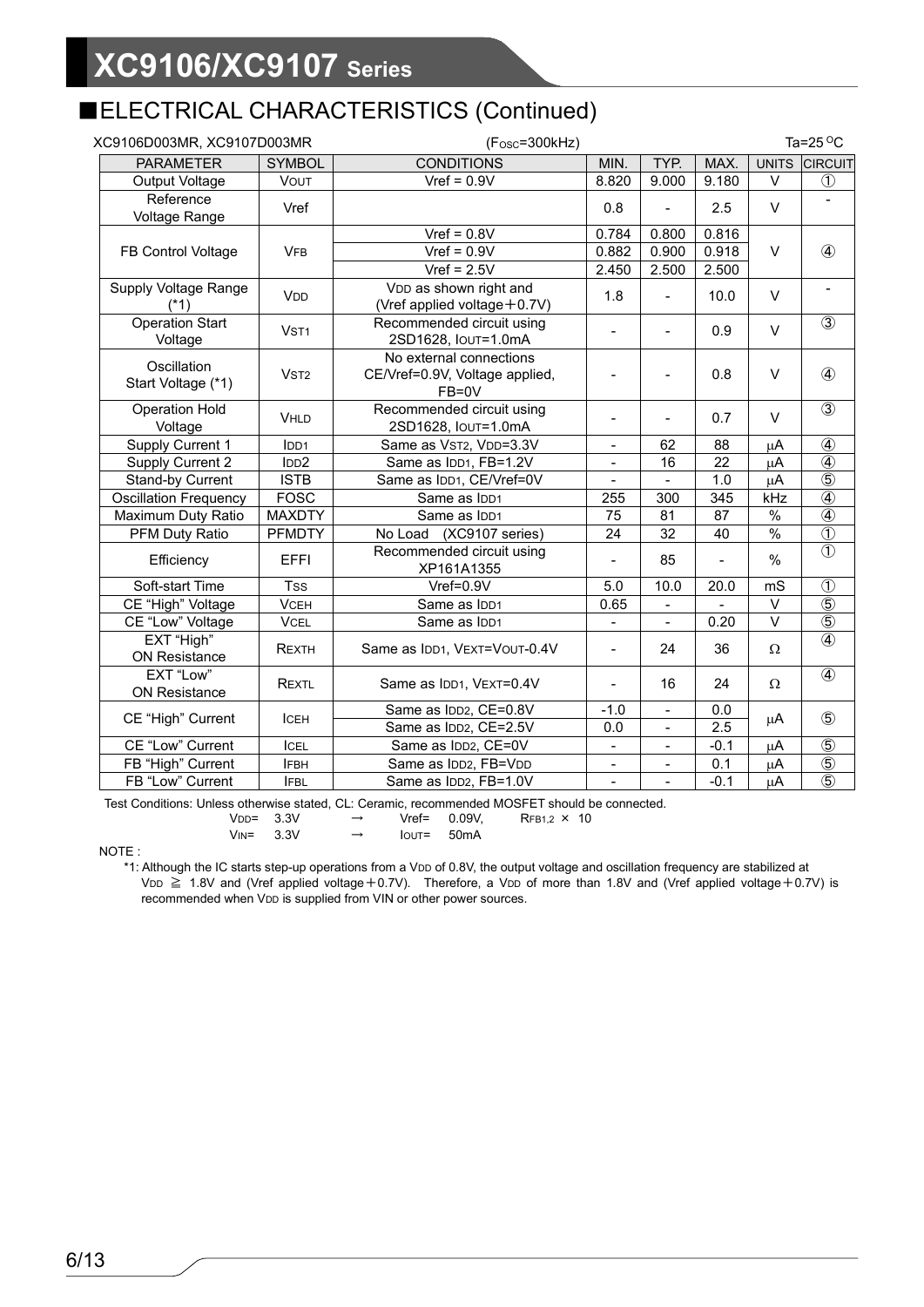# ■TEST CIRCUITS

Circuit ① Circuit ④











Circuit ③

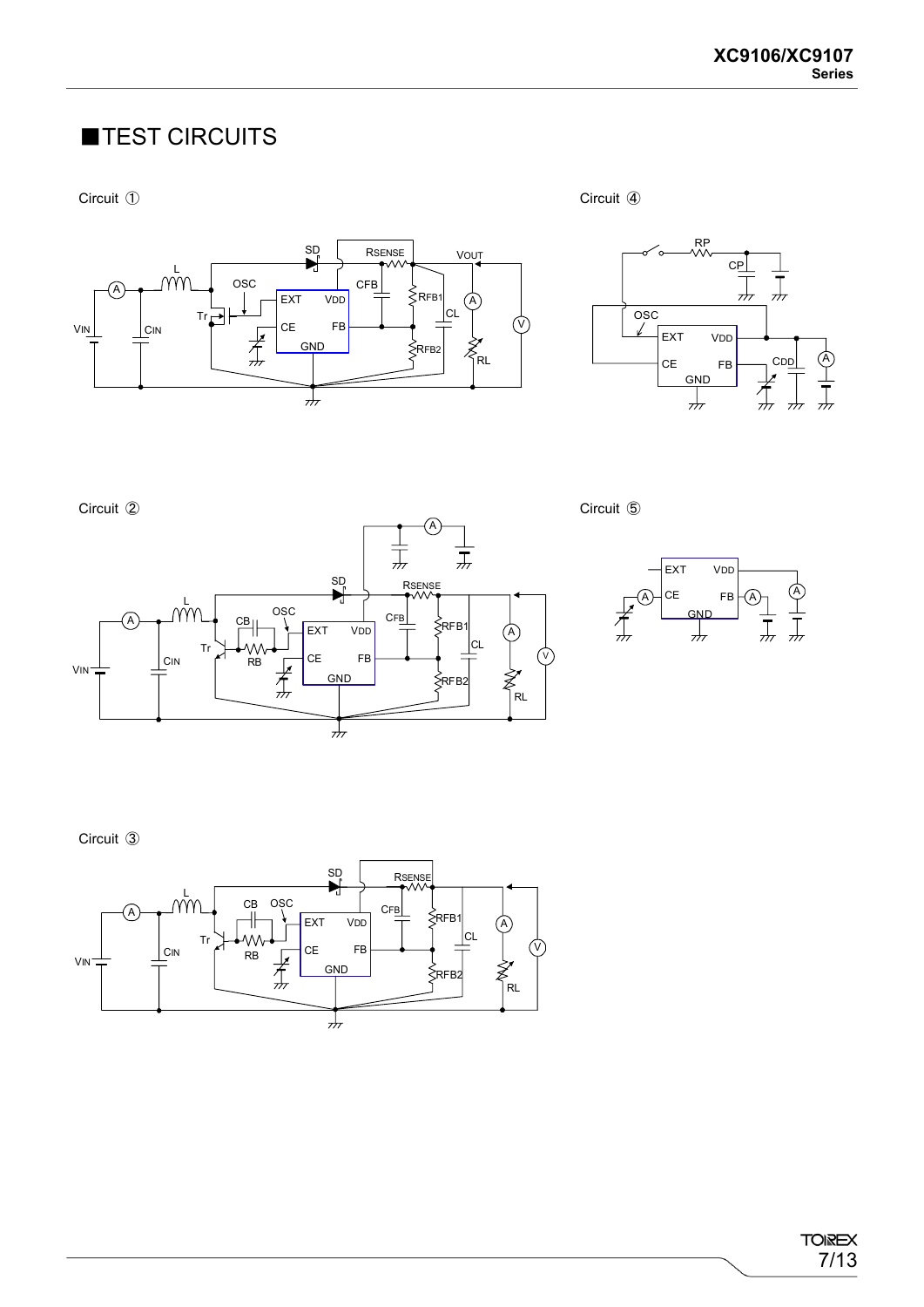# **TYPICAL APPLICATION CIRCUIT**





When obtaining VDD from a source other than VOUT, please insert a capacitor CDD between the VDD pin and the GND pin in order to provide stable operations.

Please wire CL & CIN between the VOUT/VDD pin and the GND pin. Strengthen the wiring sufficiently. When using a capacitor other than ceramic or low ESR at CL, please take away RSENSE and short.

Insert Rb and CB when using a bipolar NPN Transistor.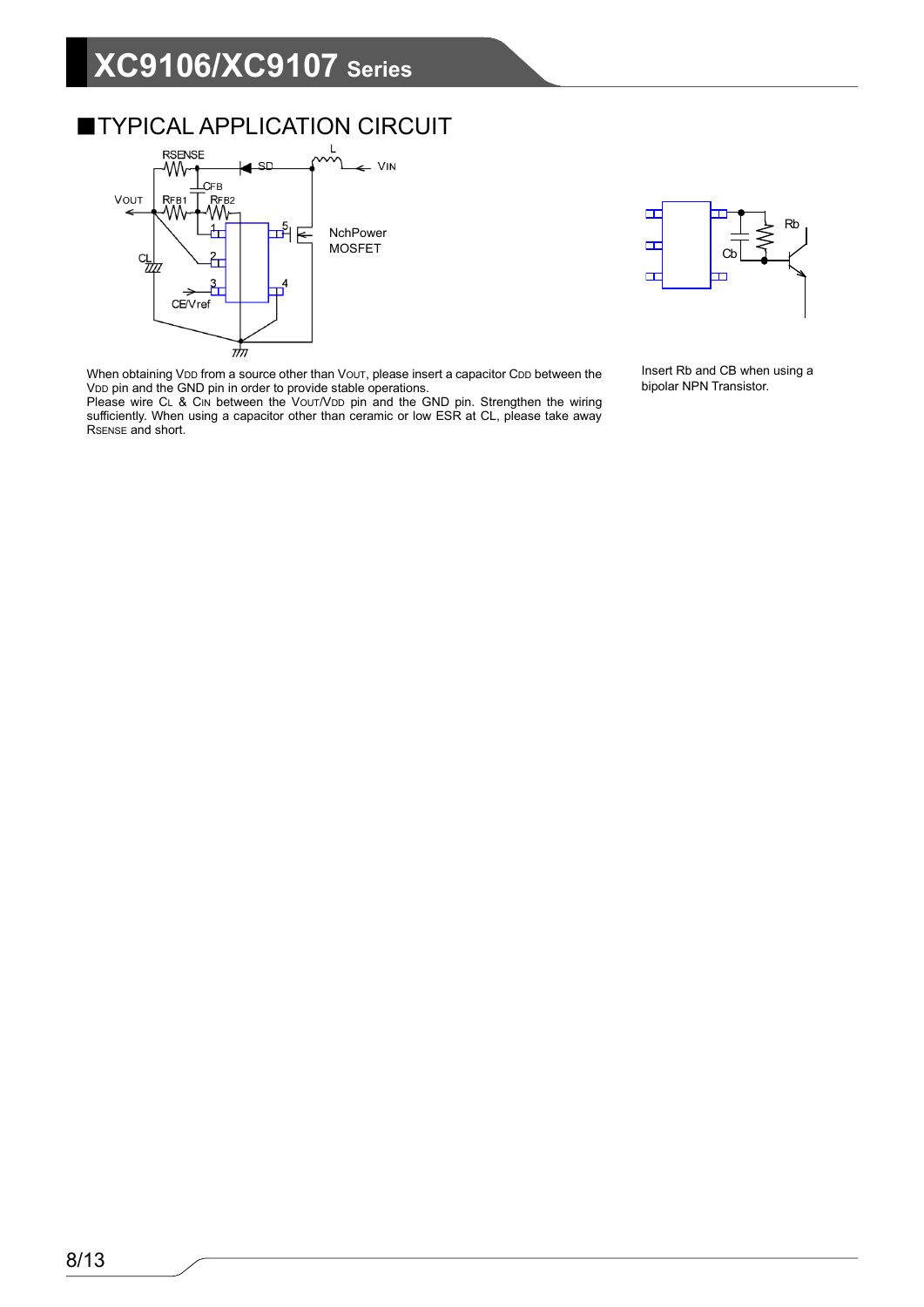### ■OPERATIONAL EXPLANATION

The XC9106/XC9107 series are reference voltage (Vref) apply external step-up DC/DC controller ICs. Output voltage will be set with external resistors (RFB1 and RFB2) and Vref value. The series make it easy to control output voltage externally and are suited to software applications that need to vary voltage such as LCD power supply for PDA.

#### <Error Amp.>

Error amplifier is designed to monitor the output voltage, comparing the feedback voltage (FB) with the reference voltage Vref. In response to feedback of a voltage lower than the reference voltage Vref, the output voltage of the error amp. decreases.

#### <OSC Generator>

This circuit generates the internal reference clock.

#### <Ramp Wave Generator>

The ramp wave generator generates a saw-tooth waveform based on outputs from the OSC generator.

#### <PWM Comparator>

The PWM comparator compares outputs from the error amp. and saw-tooth waveform. When the voltage from the Error amp's output is low, the external switch will be set to ON.

#### <PWM / PFM Controller>

This circuit generates PFM pulses.

The PWM/PFM automatic switching mode switches between PWM and PFM automatically depending on the load. PWM/PFM control turns into PFM control when threshold voltage becomes lower than voltage of error amps. Noise is easily reduced with PWM control since the switching frequency is fixed. Because of the function, control suited to the application can easily be selected. The series suitable for noise sensitive portable audio equipment as PWM control can suppress noise during operation and PWM/PFM switching control can reduce consumption current during light loads in stand-by.

#### <Vref 1 with Soft Start>

The reference voltage of the XC9106/XC9107 series is adjusted and fixed by external applied voltage. (For output voltage settings, please refer to the output voltage setting.)

To protect against inrush current, when the power is switched on, and also to protect against voltage overshoot, soft-start time is set internally to 10ms. It should be noted, however, that this circuit does not protect the load capacitor (CL) from inrush current. With the Vref voltage limited, and depending upon the input to error amp, the operation maintains a balance between the two inputs of error amps and controls the EXT pin's ON time so that it doesn't increase more than is necessary.

The XC9106/XC9107 series alters soft start times by the setting value of reference voltage in order to protect against voltage overshoot and also to protect against inrush current. Please determine soft start time by the formula equation.

$$
Tss = 8.65 \times Vref + 2.21
$$

[Example Computation] *Vref = 0.9V, TSS = 8.65*×*0.9 + 2.21 = 10.0 ms*



#### <Enable Function>

This function controls the operation and shutdown of the IC. When the voltage of the CE pin drops to 0.2V or less, disable mode will be entered, the IC's operations will stop and the EXT pin will be kept at a low level (the external N-ch MOSFET will be OFF). When the IC is in a state of chip disable, current consumption will be no more than 1.0µA.

When the CE pin's voltage rises to 0.65V or more, enable mode will be entered and operations will recommence. The CE pin also doubles with reference voltage in the XC9106/XC9107 series, and the range of reference voltage can be varied externally from 0.8V to 2.5V.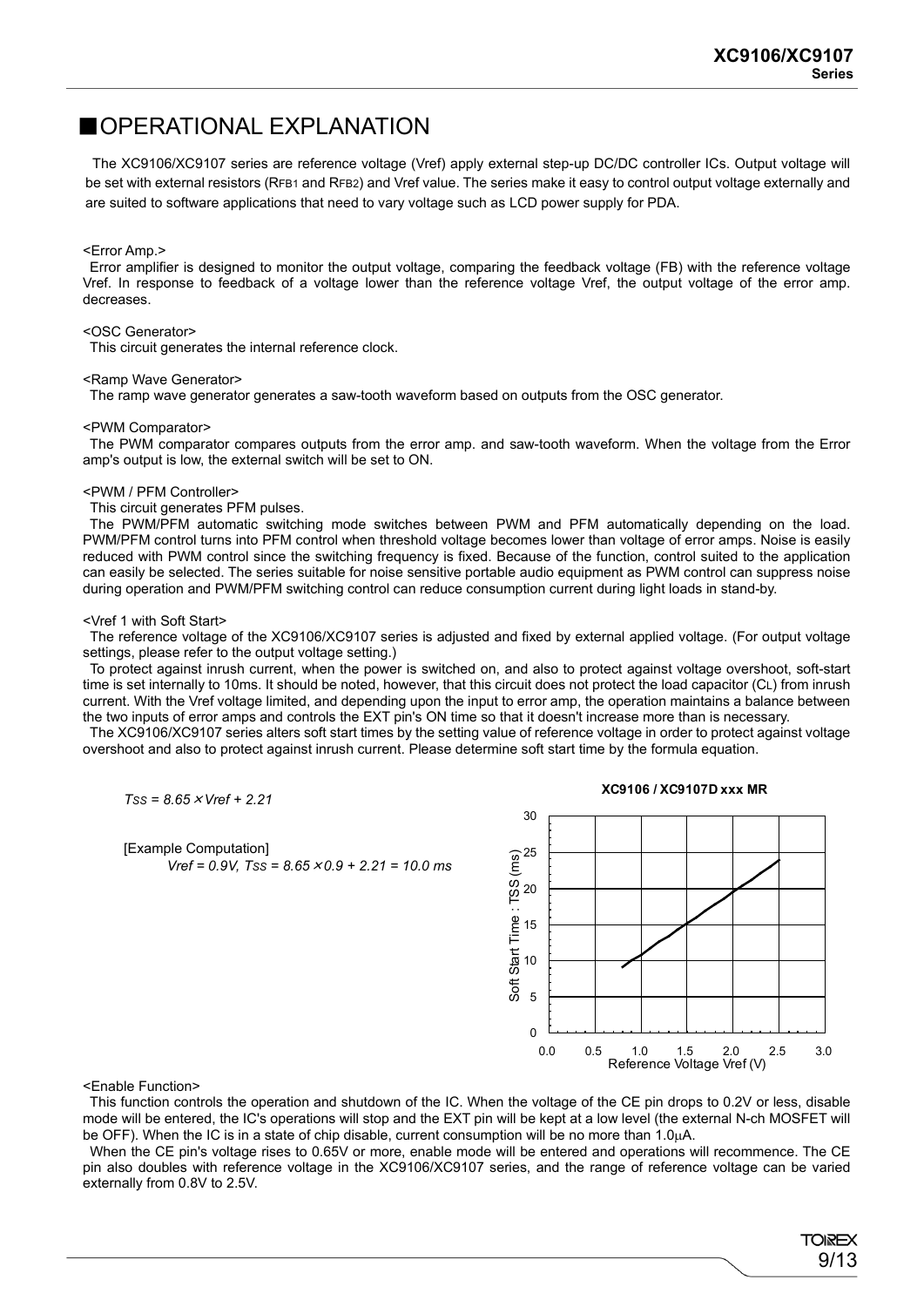## ■OPERATIONAL EXPLANATION (Continued)

#### <Output Voltage Setting>

Output voltage can be set by adding external split resistors. Output voltage is determined by the following equation, based on the values of RFB1 and RFB2. The sum of RFB1 and RFB2 should normally be 2MΩ or less. The range of reference voltage of the series can be varied externally from 0.8V to 2.5V.

*VOUT = Vref applied voltage*×*(RFB1 + RFB2) / RFB2*

The value of CFB, speed-up capacitor for phase compensation, should result in fzfb =  $1/(2\pi \times CFB \times RFB1)$  equal to 5 to 30kHz. Adjustments are required depending on the application, value of inductance (L), and value of load capacity (CL).

| $fzfb = 30kHz (L=10\mu H)$ |      | $RFB1: 270k\Omega$ | $RFB2:30k\Omega$              |
|----------------------------|------|--------------------|-------------------------------|
| $fzfb = 20kHz (L=22\mu H)$ | CFB: | 20 <sub>pF</sub>   | $(fzfb = 30kHz, L = 10\mu H)$ |
| $fzfb = 10kHz (L=47\mu H)$ |      | 27 <sub>pF</sub>   | $(fzfb = 20kHz, L = 22\mu H)$ |
|                            |      | 56 <sub>p</sub> F  | $(fzfb = 10kHz, L = 47\mu H)$ |

<The Use of Ceramic Capacitor CL>

The circuit of the XC9106/XC9107 series is organized by a specialized circuit, which reenacts negative feedback of both voltage and current. Also by insertion of approximately 100mΩ of a low and inexpensive sense resistor as current sense, a high degree of stability is possible even using a ceramic capacitor, a condition, which used to be difficult to achieve. Compared to a tantalum condenser, because the series can be operated in a very small capacity, it is suited to use of the ceramic capacitor, which is cheap and small.

## ■RECOMMENDED EXTERNAL COMPONENTS

| Tr:           | XP161A11A1PR.          | *When a MOSFET is used:<br>2SK2159 (N-ch Power MOSFET, NEC)<br>Note*: With direct voltages over 4.5V, use the                                                                                                | <b>Rb</b><br>Cb | *When a NPN Tr. is used :<br>2SD1628 (ON Semiconductor)<br>: 500 $\Omega$ (adjust with Tr's HFE or load)<br>: 2200pF (ceramic type)<br>Cb $\leq$ 1/(2 $\pi$ xRb xFOSC x0.7) |  |  |  |  |  |
|---------------|------------------------|--------------------------------------------------------------------------------------------------------------------------------------------------------------------------------------------------------------|-----------------|-----------------------------------------------------------------------------------------------------------------------------------------------------------------------------|--|--|--|--|--|
| SD:<br>L, CL: |                        | MA2Q737 (Schottky Diode type, Panasonic)<br>Adjust as below according to the condition and peripheral components<br>When Ceramic capacitor is used:                                                          |                 |                                                                                                                                                                             |  |  |  |  |  |
|               | L :                    | $22\mu$ H (CDRH5D28, SUMIDA, FOSC = 100kHz)<br>10µH (CDRH5D28, SUMIDA, FOSC = 300kHz)                                                                                                                        |                 |                                                                                                                                                                             |  |  |  |  |  |
|               | CL:                    | 10V, 10μF (Ceramic capacitor, LMK325BJ106ML, TAIYO YUDEN)<br>Use the formula below when step-up ratio and output current is large.<br>$CL = (CL standard value) \times (IOUT(mA) / 300mA \times VOUT / VIN)$ |                 |                                                                                                                                                                             |  |  |  |  |  |
|               | RSENSE:                | 100m $\Omega$<br>$(FOSC = 300kHz)$<br>$(FOSC = 100kHz)$<br>$50 \text{m}\Omega$                                                                                                                               |                 |                                                                                                                                                                             |  |  |  |  |  |
|               |                        | When Tantalum capacitor is used:                                                                                                                                                                             |                 |                                                                                                                                                                             |  |  |  |  |  |
|               | L:                     | $22\mu$ H (CDRH5D28, SUMIDA, FOSC = 300kHz)<br>$47\mu$ H (CDRH5D28, SUMIDA, FOSC = 100kHz)<br>Except when $IOUT(mA) / 100mA \times VOUT / VIN > 2 \rightarrow 22\mu H$                                       |                 |                                                                                                                                                                             |  |  |  |  |  |
|               | CL:                    | 16V, 47µF (Tantalum type 16MCE476MD2, NIPPON CHEMI)<br>Use the formula below when step-up ratio and output current is large.<br>$CL = (CL standard value) \times (IOUT(mA) / 300mA \times VOUT / VIN)$       |                 |                                                                                                                                                                             |  |  |  |  |  |
|               | RSENSE:                | Not required, but short out the wire.                                                                                                                                                                        |                 |                                                                                                                                                                             |  |  |  |  |  |
|               |                        | When AL Electrolytic capacitor is used:                                                                                                                                                                      |                 |                                                                                                                                                                             |  |  |  |  |  |
|               | L:                     | $22\mu$ H (CDRH5D28, SUMIDA, FOSC = 300kHz)<br>$47\mu$ H (CDRH5D28, SUMIDA, FOSC = 100kHz)<br>Except when $IOUT(mA) / 100mA \times VOUT / VIN > 2 \rightarrow 22\mu H$                                       |                 |                                                                                                                                                                             |  |  |  |  |  |
|               | CL:                    | 16V, 100μF (AL electrolytic type) + 10V, 2.2μF (ceramic type)<br>Strengthen appropriately when step-up ratio and output current is large.                                                                    |                 |                                                                                                                                                                             |  |  |  |  |  |
|               | <b>RSENSE:</b><br>CFB: | Not required, but short out the wire.<br>Set up so that $fzfb = 100kHz$ .                                                                                                                                    |                 |                                                                                                                                                                             |  |  |  |  |  |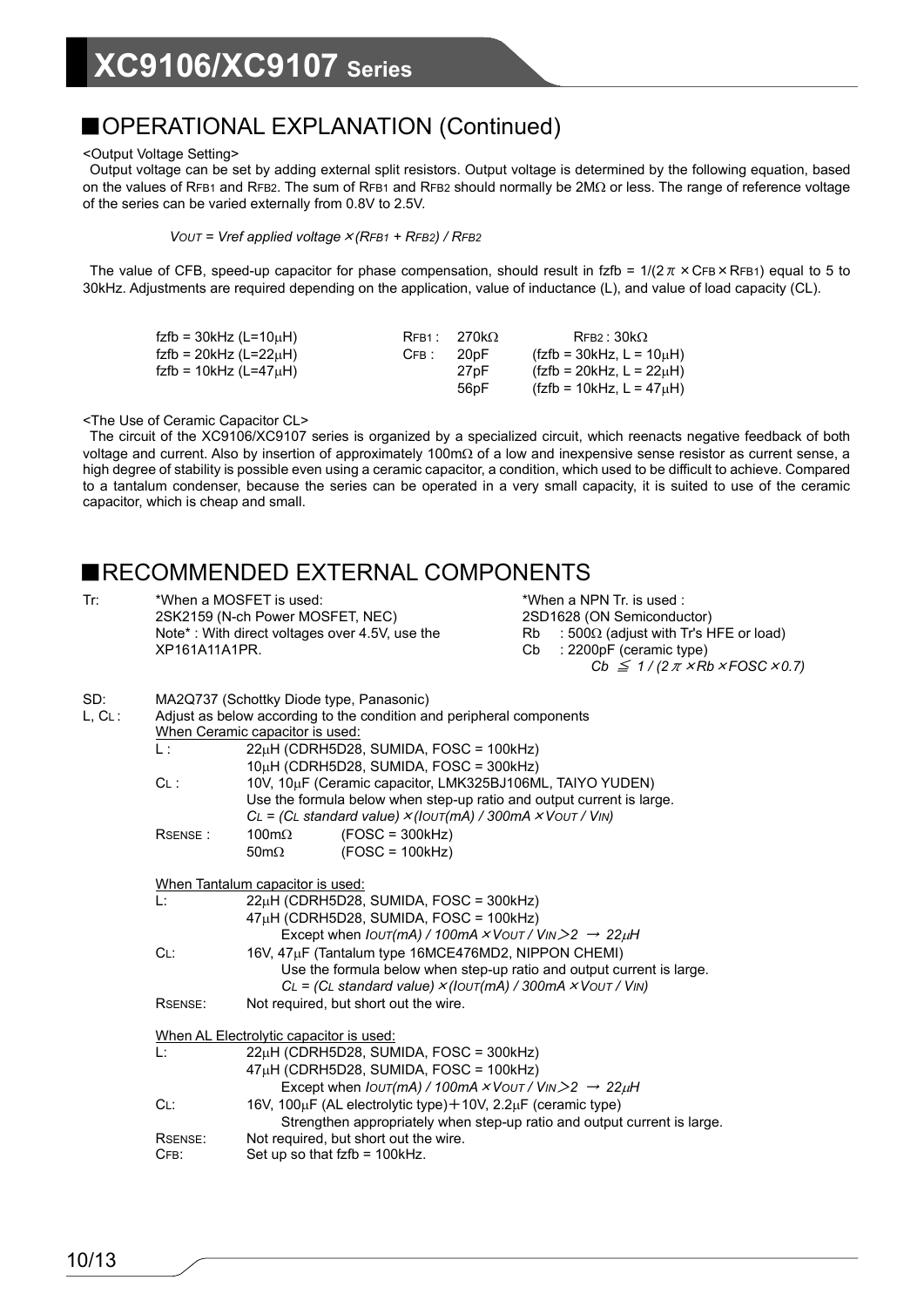# ■PACKAGING INFORMATION

For the latest package information go to, [www.torexsemi.com/technical-support/packages](https://www.torexsemi.com/technical-support/packages/)

| <b>PACKAGE</b> | OUTLINE / LAND<br><b>PATTERN</b> | THERMAL CHARACTERISTICS         |  |
|----------------|----------------------------------|---------------------------------|--|
| SOT-25         | SOT-25 PKG                       | <b>SOT-25 Power Dissipation</b> |  |
| USP-6B         | USP-6B PKG                       | <b>USP-6B Power Dissipation</b> |  |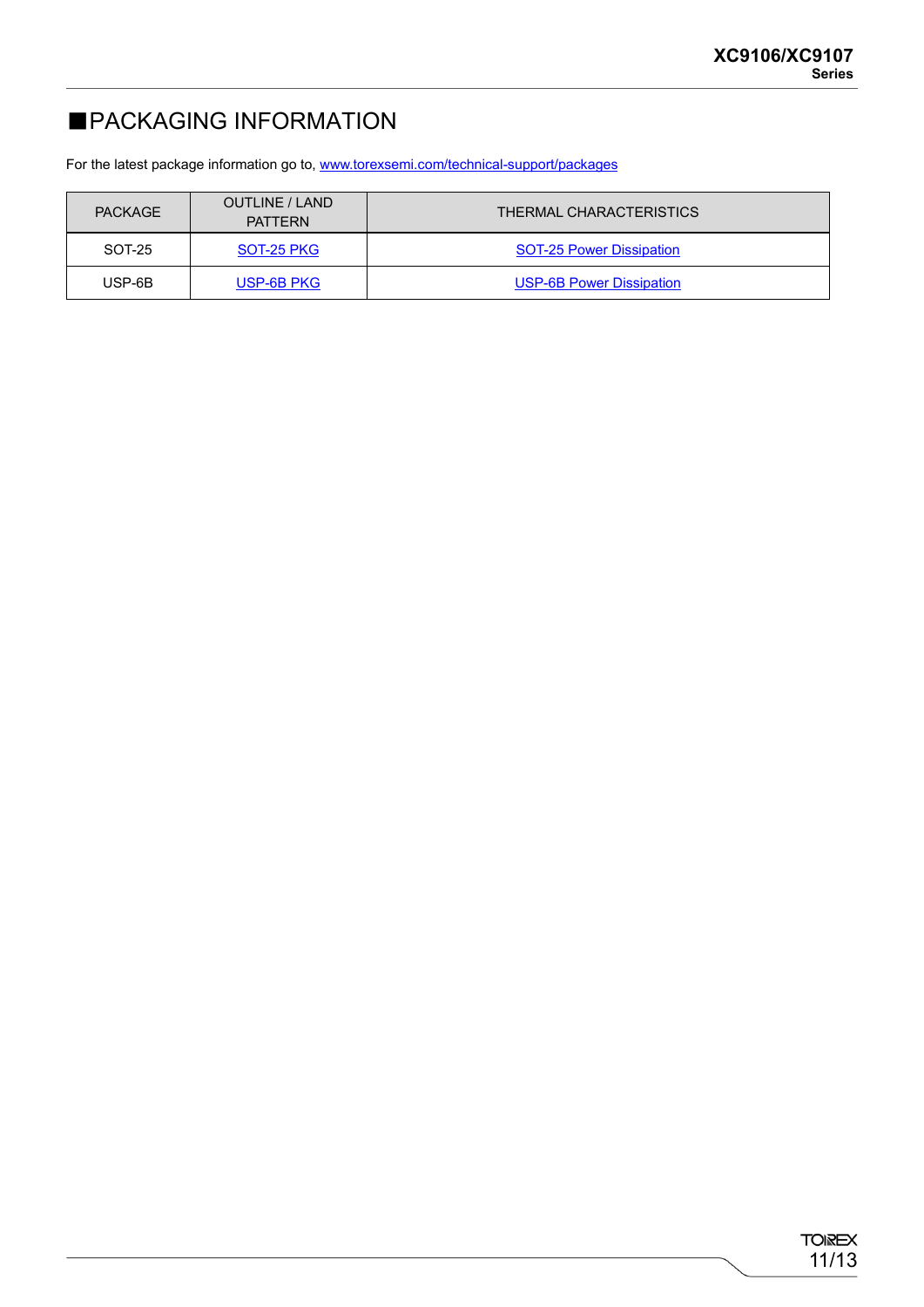### ■MARKING RULE

 $\bullet$ SOT-25

| D                    | $\circ$ $\circ$ |  |  |  |  |
|----------------------|-----------------|--|--|--|--|
|                      | $\mathcal{P}$   |  |  |  |  |
| SOT-25<br>(TOP VIEW) |                 |  |  |  |  |

#### ①② represents product series

|   | <b>MARK</b> | <b>PRODUCT SERIES</b> |
|---|-------------|-----------------------|
|   |             |                       |
| 6 |             | XC9106D00xMx          |
| j |             | XC9107D00xMx          |

③ represents oscillation frequency

| <b>MARK</b> | OSCILLATION FREQUENCY | <b>PRODUCT SERIES</b> |
|-------------|-----------------------|-----------------------|
|             | 100kHz                | XC9106/07D001Mx       |
|             | 300kHz                | XC9106/07D003Mx       |

④ represents production lot number

0 to 9,A to Z reverse character 0 to 9,A to Z repeated (G, I, J, O, Q, W excluded)

#### $\bigcirc$ USP-6B

| 1 |   |                               | 6 |
|---|---|-------------------------------|---|
|   |   |                               |   |
| 2 | G |                               | 5 |
|   |   | $\tilde{\boldsymbol{\omega}}$ |   |
| 3 |   |                               |   |
|   |   |                               |   |

USP-6B (TOP VIEW)

#### ①② represents product series

| <b>MARK</b> |  |                       |
|-------------|--|-----------------------|
|             |  | <b>PRODUCT SERIES</b> |
|             |  | XC9106D00xDx          |
|             |  | XC9107D00xDx          |

#### ③④ represents FB voltage

|             | - |                       |
|-------------|---|-----------------------|
| <b>MARK</b> |   |                       |
|             |   | <b>PRODUCT SERIES</b> |
|             |   | XC9106D00xDx          |
|             |   | XC9107D00xDx          |

#### ⑤ represents oscillation frequency

| <b>MARK</b> | OSCILLATION FREQUENCY | <b>PRODUCT SERIES</b> |
|-------------|-----------------------|-----------------------|
|             | 100kHz                | XC9106/07D001Dx       |
|             | 300kHz                | XC9106/07D003Dx       |

⑥ represents production lot number

0 to 9,A to Z repeated (G, I, J, O, Q, W excluded).

Note: No character inversion used.